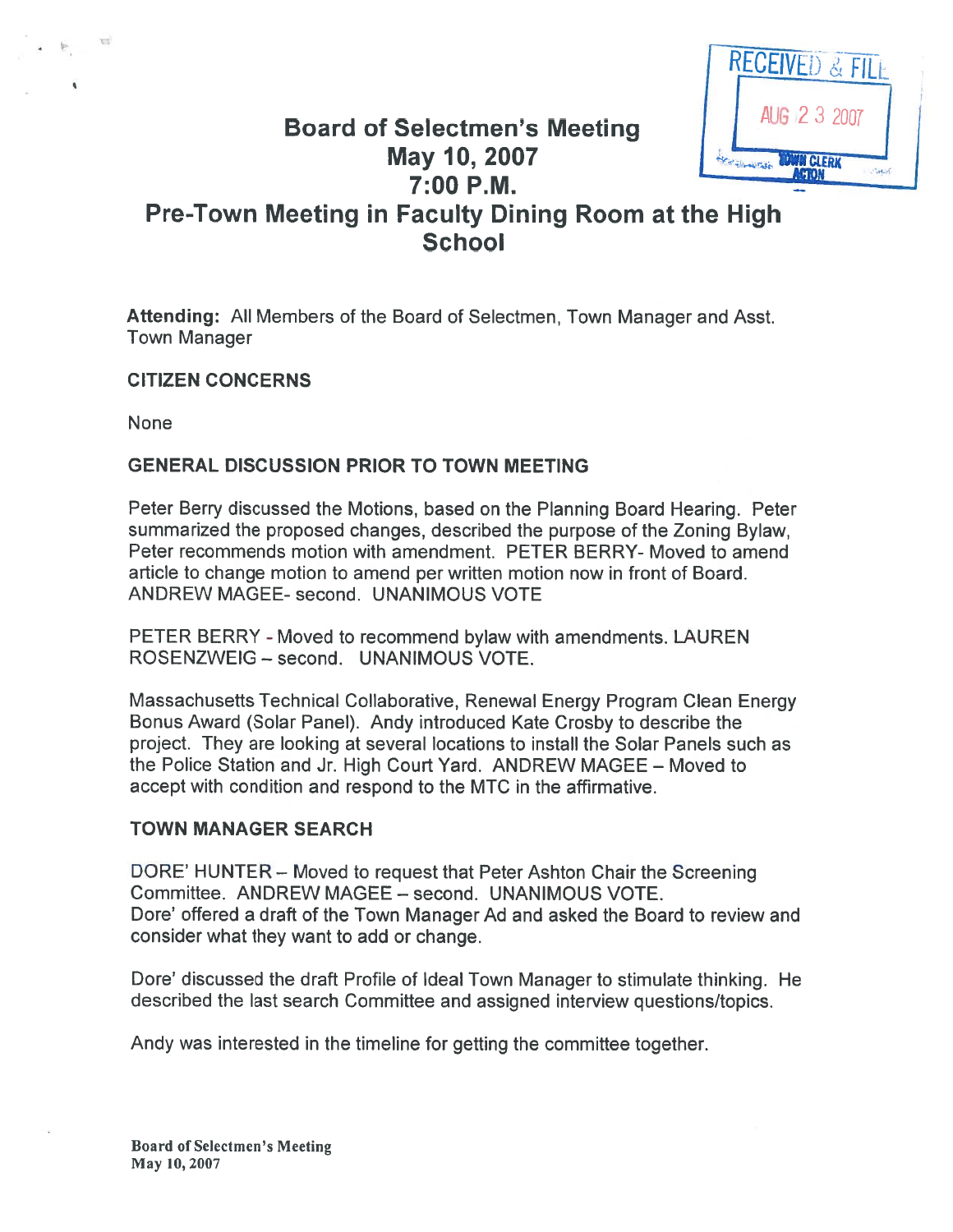Peter was concerned about the makeup of the committee; he thinks the entire board is not necessary to be on committee, perhaps <sup>2</sup> selectmen. Andy agree<sup>d</sup> and thinks 2 Board members is the right number.

Paulina was concerned with potential size of committee. She was impressed with those that have already volunteered. Paulina was concerned with the contracting profile and having too many cooks.

Lauren wants sufficient outreach to be sure the community is comfortable with the process and that the Town Manager we choose is <sup>a</sup> good match for the community.

Andy thinks they may want regular Press Releases.

Dote' was concerned about bringing Town Manager on in January and handing him someone else's budget.

#### EXTRA CONSENT

RECREATION BANNERS — Recreation has asked to display banners in conjunction with their Summer Concert Series at NARA Park. LAUREN ROSENZWEIG — Moved to Approve. PETER BERRY — Second. UNANIMOUS VOTE. Peter was concerned about the makeup of the committee; he thinks the entire<br>obard is not necessary to be on committee, perhaps 2 selectmen. Andy agreed<br>Paulina was concerned with potential size of committee. She was impres

Andy discussed Developer Larry Beals regarding the Concord 40B development

 $\frac{1}{2}$ <br>
2022<br>
2442 Notes Taken by Opon P. Johnson<br>
25442 Transcribed by Christine Joyce DATE:  $\frac{1}{3}$ /g ,